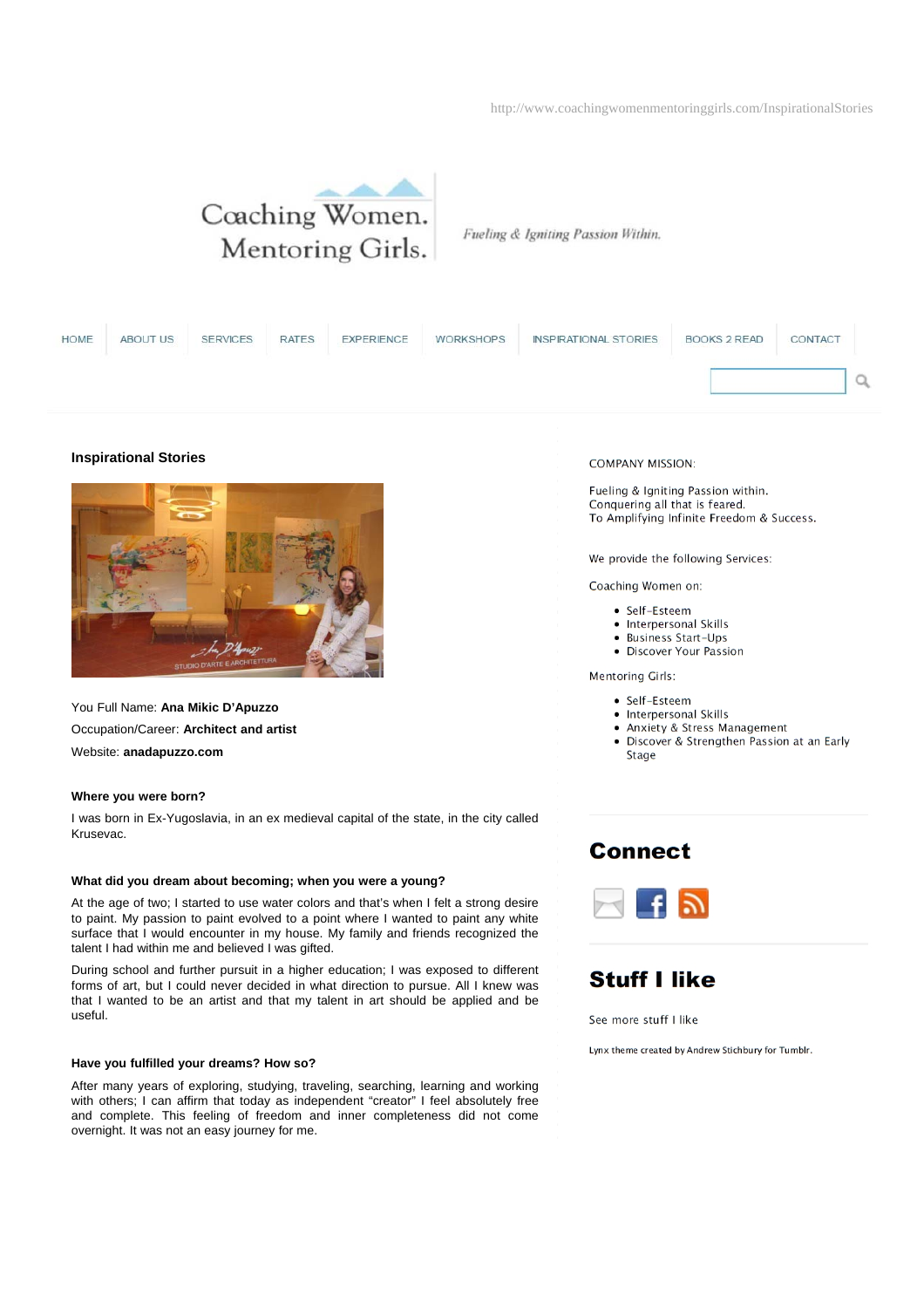After high-school, I had more time to research and examine myself and the world around me. I was still not sure which direction to take… I knew deep within me that I was born as an artist, a painter, but somehow I did not see myself being in the commonalities of a typical artistic world. What I wanted to create was a balance between reality and imagination: the balance of art and life; the utopian way to make people's life harmonious and beautiful.

My life path brought me in Portugal where I started to attend courses in art academy. After some time there, I was exposed to the final exhibition of freshly graduated students; which represented the final results of 5 years studying in applied arts. Shortly after the exhibition, I realized art academy was definitely not for me and the world I had envisioned for myself to be in.

Once again I started to search deep within my soul to see what world I really wished to belong in. Finally after much reflection, I decided to study Architecture at a newly build and very modern university. The reason why I was keen on this university was solely due to two reasons. 1). A famous and charismatic professor with a strong personality was in charge of the Architecture Department & that sparked my interest. 2). I knew Art played an important role in Architecture.

In my first year, I just wanted to test myself to see if I had the capability and interest of studying architecture and if I can actually become an architect. I was aware of the complexity of this profession. I understood a good architect is also a good artist, however this profession also requires many additional skills; such as having the talent for mathematics, physics, mechanics, economy, deep knowledge of high technology, etc.

What drew my curiosity and desire to this profession was solely due to the understanding of the fundamental importance of architecture and how it influenced the people's life and lifestyle. Furthermore, I also understood that architecture was the queen of all arts; as it creates the people's life. As Le Corbusier once said, "*The house is a machine for living in*".

#### **Was it a struggle?**

My study of architecture at the university was very hard, but it was also full of joy and satisfying when I completed a great project I was assigned to do. I learned a lot and I can also affirm that it was a school of life. This journey was a big test for me. Once I conquered and embraced the joy in Architecture; there were no limitations for me anymore and many doors opened for me. I passed my exams with the maximum score. In my first year, I won the prize for the best student of the generation. This was an awakening for me and for the first time in my life I felt like I had finally found my path!

This period represents the decisions and starting point for my professional career. (I think that education is really important for everyone who wishes to realize his dreams as it represents the basis from where to start.)

After finishing my studies, my life took a new direction and a new challenge emerged from it. The emergence of reality is very different from the ideal academic world. I invested five intensive years of hard work for private companies within my country and abroad. I learned a lot about architecture in practice, but I felt again that I needed to change direction because 'technical matters' became more important than creativity.

I needed my adrenaline, inspiration & passion back. I needed awaken myself back to my ideal image of architecture I had envisioned for myself. I decided to cleanse my soul so I embraced the "road life", which eventually led me to London England. A new world opened right before my soul when I got here; I felt a strong connection between art and architecture. Once again, I felt the same excitement I had the first day at my university.

My soul immediately was reminded of its core purpose on earth. My soul was reminded that I belonged in a creative world without any limitations.

After many different experiences and many lessons learnt; I learned a lot about myself, my purpose and my capabilities. Acknowledging and listening to my soul; I embraced what I was passionate about and with the support of the people that love me; I decided to start my own business. This decision was not easy because of the uncertainty of my future and what would transpire before me, as I ventured into this difficult and unfamiliar project I decided to build. However deep down inside of me, my intuition…my soul reminded me of the beauty that awaits me. My soul reminded me for every challenging moment I shall experience; there shall be something beautiful to crystallize emotionally, mentally and spiritually. I felt that these lessons will somehow incorporate itself into the creative world I would build that entailed no limitations for me and those around me.

Today I live in Switzerland, and already I'm at my third year of working independently in my own studio and living my dream. My work embraces the synergy of various fields that I am interested in: art, architecture and fashion. I decided to use my theoretic and practical knowledge, my experience and my talent to create the foundation in whatever I decide to create. And for me this is what I have always wished and desired to do.

However, I always remind myself that that every day a new challenge will need to be conquered and that everything depends on me. Sometimes it can be hard, but knowing this is what I am passionate about reminds me to stay strong, stable and motivated.